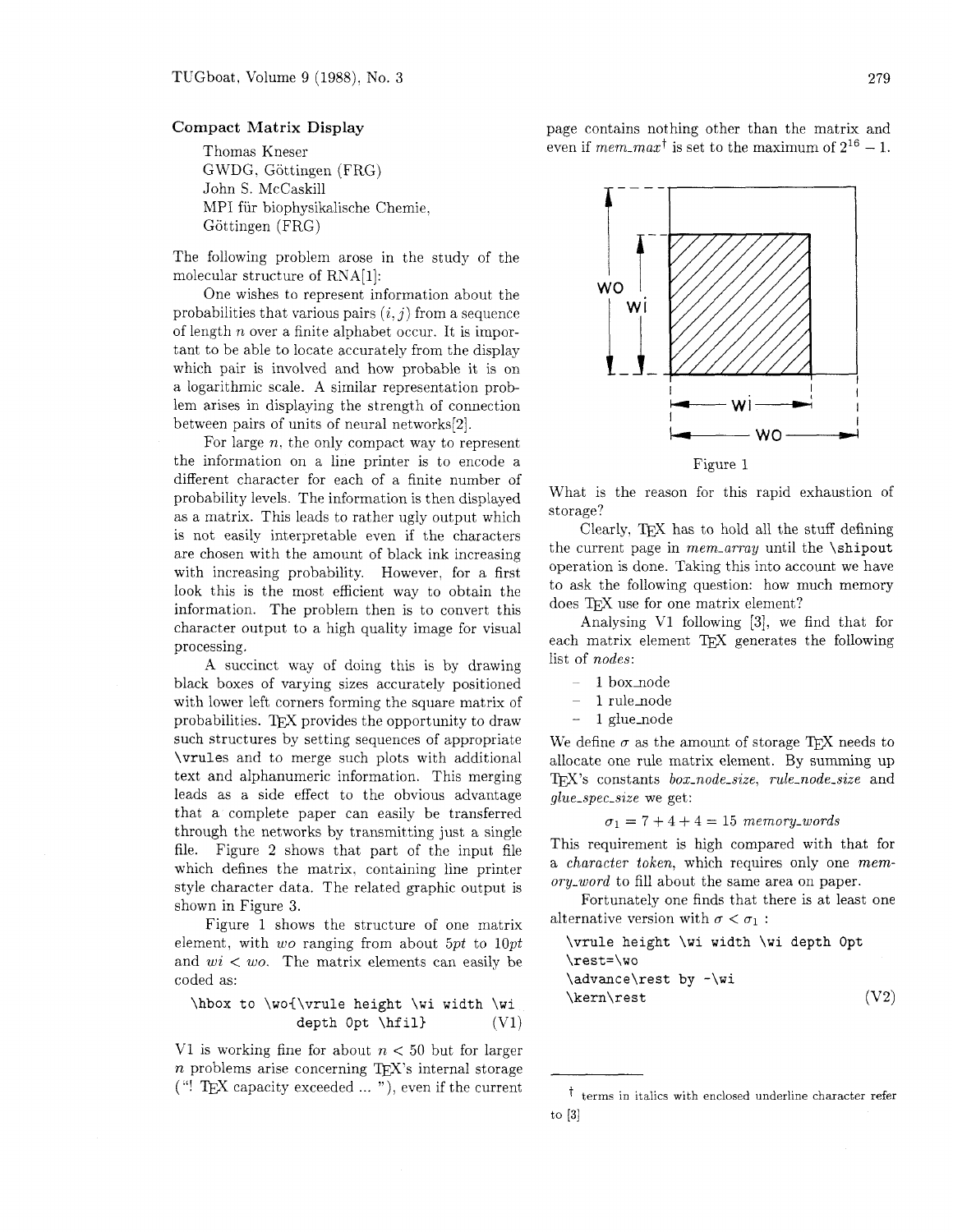\centerline{PARTITION FUNCTION PROBABILITIES OF BINDINGS)\medskip  $\centering \begin{align*} \text{centering} \quad 10.000 \end{align*}$ \centerline{decreasing log (base 10) probabilities in order) \hbox to **\hsize~\hss\vbox~\halign~#\quad&\hfil#\cr**  \eseqC Q)& **0** to -0.5\cr\eseq{ \*)& -0.5 to -1.5\cr\eseqi o)& -1.5 to -2.5\cr \eseqC =)% -2.5 to -3.5\cr\eseqC +)& -3.5 to -4.5\cr\eseqC -)& -4.5 to -5.5\cr \eseq{ ;)& -5.5 to -6.5\cr\eseqC :)& -6.5 to -7.S\cr\eseqC ,)& -7.5 to -8.5\cr  $\text{e}$  .)& -8.5 to -9.5\cr\eseq{ }& < -9.5\cr}}\hss}% \bigskip<br>\mrow{ \mow{ 1 2 3 4 5 6 7 8) \mrowI 12345678901234567890123456789012345678901234567890123456789012345678901234567890 **1**  ; =:::::::;++====000=\*0-;;---;::<br>U ;,:::::;++====000=\*0-;;---;::<br>С ,,:::::++=======\*0-;;--;;::<br>A ,,:;;::;+0000===++--;---;;:  $\ldots$ , : -==+o=; C} \mrow{ 6  $, :;;+\circ+\neg,$ ; ; ; ; o = ; ,<br>: : ; o = ; ,<br>: : -+\*+ ; .  $, ; -- == ; A$ <br> $. : --++ == ; U$ \mrow{ 7 д ,,:;;::;+оооо===++--;---;::<br>U ,;:;;:;=о===оо=++++----;;;<br>A ,:;;:;-==+о+++-+--;;;;;:: U<br>
U<br>
,;;;;;=o==oo=++++----;;;<br>
A<br>
,:;;;;===+o+++-+--;;;;;;:<br>
C<br>
,:0+;;-;;;;;;+-:,:;;;;::<br>
C<br>
,:0+;;-;;;;;;+-:,:;;;;;: \mrow{ 8  $: \{9=1\}$ <br> $: \{0=1\}$ <br> $: \{0, -1\}$ <br> $: \{0, -1\}$ <br> $: \{0, -1\}$ <br> $: \{0, 0, 1\}$  $\ldots$ ; - o=+: A} \mrow{ 9 ..:;-o=+:A}<br>..+=o=o:;;.C}<br>+=o=o::;;.C}<br>+=o=o:.:;;.U}<br>.:-+-; .:-;.A}  $\max(10$  $\text{Imrov}$   $1$  $C$ ,  $: 4$ ;  $-$ ;  $...$ ,  $...$ ,  $...$ ,  $...$ <br>  $U$  :  $-$ ;  $...$ ;  $...$ ;  $+$  +  $-$ ;  $...$  $\max$  2 :-;;;;;;+-\*-;:;--++++=:<br>A ;--++++=+-;--+==00000;,<br>U --+===00+--=-+=00000;,  $\frac{1}{1}$ ;  $\frac{1}{1}$ ;  $\frac{1}{1}$ ;  $\frac{1}{1}$ ;  $\frac{1}{1}$ ;  $\frac{1}{1}$ \mrow{ 3  $\mathbf{A}$  $, ; -+ - ; . : -; , A$ \mrow{ 4  $: 0--; . , :; ; , U$  $U$  --+==o+--=o--o\*oooo;,  $0; 1; 1; 1; 1; 0; 0$ \mrow{ 5 -+===+;=o---+o====:; \mrow{ 6  $\mathbf{C}$  $0 \t, \t, \t, \t; \t; C$  $\max$  7  $G \rightarrow$  +++=+-;--=@=---=-;  $\ldots$ ;;;;c} \mrow{ 8  $\alpha = \frac{1}{2}$  , and  $\frac{1}{2}$  ,  $\frac{1}{2}$  ,  $\frac{1}{2}$  ,  $\frac{1}{2}$  ,  $\frac{1}{2}$  ,  $\frac{1}{2}$  ,  $\frac{1}{2}$  $...::++G$ \mrow{ 9  $\sim$  $\overline{\phantom{a}}$  $\cdot : - += : C$ ; =+= : C}<br>, : -+=-U}<br>. : -+= ; U}<br>. : -+= ; U} \mrow{20  $\left\{ \begin{array}{c} \left( \begin{array}{c} 1 & 0 & 0 \\ 0 & 0 & 1 \end{array} \right) \begin{array}{c} \left( \begin{array}{c} 1 & 0 \\ 0 & 1 \end{array} \right) \begin{array}{c} -1 & 0 \\ 0 & 0 \end{array} \end{array} \right\}$ U ====+;;;-;--+,.<br>U ++++;;;;;;-++,. \mrow{ 1  $1.3:1:3=3:1:3:5$  $\ldots$  : : : ;  $\frac{1}{2}$  = ; : : ; ; ;  $\ldots$  $\ldots$  -+=; U} \mrow{2 ++++;;;;;;-++,.<br>---;;;;;----,<br>;;;;;+==;;.<br>A ;:;+==+;;,<br>A ::=+--;;,<br>G =+--;;,<br>G =+--;;,.<br>G ;;:-+;,<br>G ;;:-+;, \mrow{ 3  $\mathbf{U}$  $... \rightarrow + =$ ; U \mrow{ 4  $A$  ;;;;;; +==;;.  $\cdots$  = =  $\circ$  ; A) \mrow{ 5  $\ldots + \infty$ ; A  $\mathbf{A}$ \mrow{ 6  $\ldots = \circ \circ : A$  $, ; += \circ + G$ \mrow{ 7  $G$  ;;;-+;,<br>A :;-;;. \mrow{ 8 ,;+oooG}  $^{-}$ , -+o: A}<br>-:--: C} \mrow{ 9  $\frac{1}{2}$ , : -0; +; : ,<br>, : 0 - ; - ; : . \mrow{30  $\mathfrak{a}$  $\sim$  1000 per second  $\sim$  $\mathbf C$  $-$ ,;--:C} \mrow{ 1  $\mathbf{C}$  $\begin{bmatrix} 0 & 0 & 0 \\ 0 & 0 & -1 \\ 0 & 0 & 0 \end{bmatrix}$  $, \ldots, \frac{1}{1}$  $1:***;---,1$ \mrov{ 2  $\left( -\right)$ .  $, ;+++U$  $\max_{3}$  $, + +; - + + -,$ .  $\mathbf{r}$ \mrow{ 8  $\boldsymbol{\omega}$ G.  $,;***G$  $, ; +=+U$  $\frac{1}{2}$  $\ddot{\mathbf{0}}$  $\Pi$  $,$   $;$  +0 $o$  +  $G$ } \mrow{60  $\ddot{\mathbf{c}}$ G. \mrow{ 1  $: @=+: A$ A  $, -+@: ; ; .C$ \mrow{ 2 \mrow{ 3  $\rm{C}$  $, -+@= . , . C$  $, -+0=-$ \mrow{ 4  $\mathcal{C}$  $C$ -+Q=-,  $\mathbf{C}$  $C<sub>2</sub>$ \mrow{ 5  $\mathbf{C}$  $+0=-,$ C} \mrow{ 6  $\epsilon$ \mrow{ 7 Q=-,  $\mathbf{C}$ \mrow{ 8 G G} \mrow{ 9  $\overline{A}$ A} A} \mrow{70  $\Lambda$  $\mathbf G$  $G$ \mrow{ 1  $\mathbf{Q}$  $\mathfrak{a}$  $\mathcal{C}$ \mrow{ 2  $\boldsymbol{\omega}$ \mrow{ 3  $\bullet$ G  $.-G$ \mrow{ 4  $\mathbf{G}$  $. : -G$ **a**  ${\bf G}$ \mrow{ 5  $\mathbf 0$  $\cdot$ : G} \mrow{ 6  $\circ$  ${\bf G}$  $:G$  $\mathbf Q$  $\mathtt U$ U} \mrow{ 7  $U$   $U$ }  $\text{Mm}$ U U} \mrow{ 9 \mrow{80  $\circ$ CC} C} \mrow{ 1 @<br>\mrow{ 2@ \mrow{ 20 C> \MOW{ GGGWCAUACCUAWCGGCWWAAAGGACCWWCACGCGUAGCUAGCUACGCGAGGUGACCCCCCGAAGGGGGGWVC

Figure **2** : Input file SAMPLE1.TEX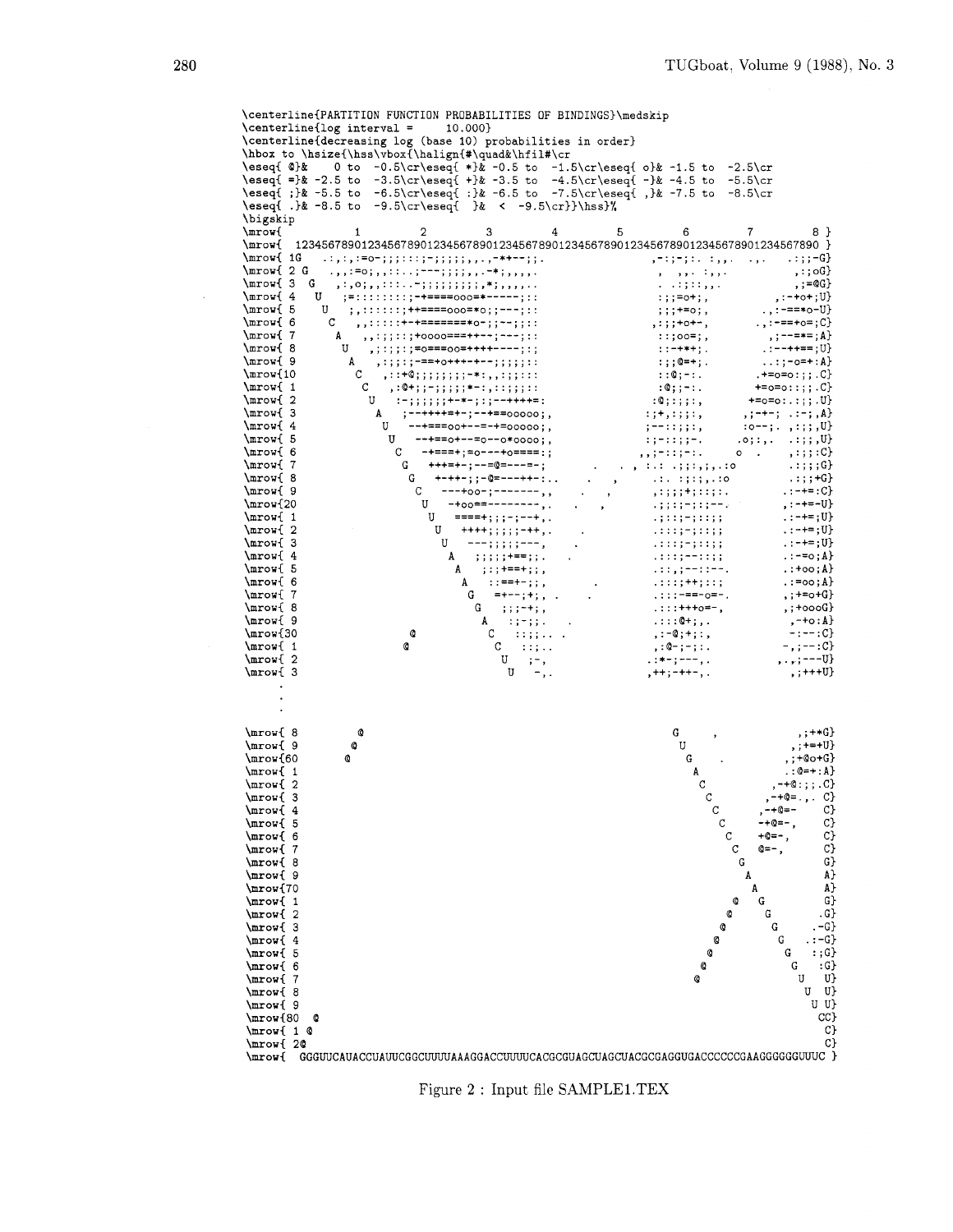

Figure **3** : Output related to SAMPLE1.TEX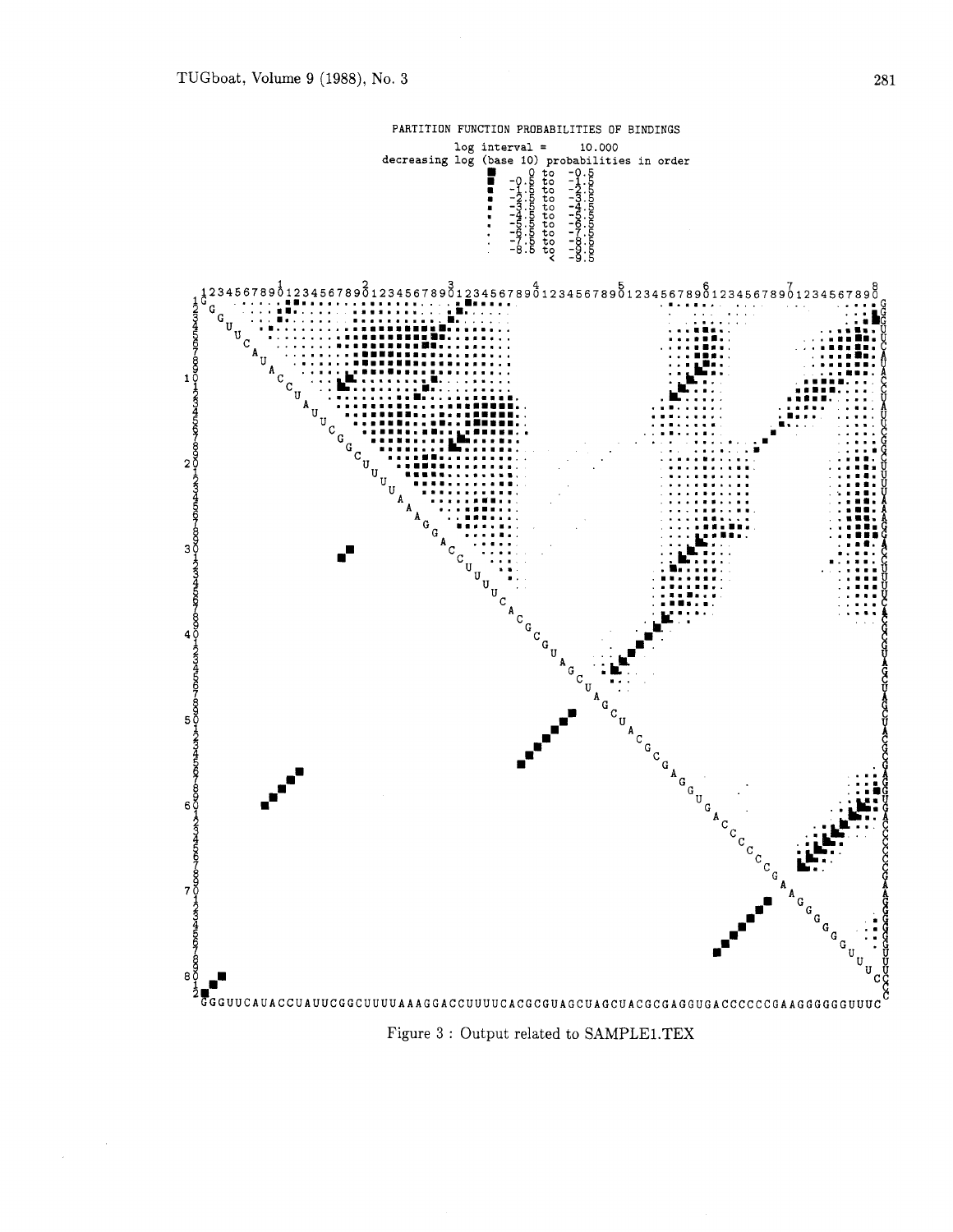Analyzing V2 we find:

- 1 rule\_node

1 small\_node (due to the \kern item) and:

 $\sigma_2 = 4 + 2 = 6$  *memory-words* 

since  $small\_node\_size = 2$ .

Comparing both  $\sigma$  values we get:

 $\sigma_2 = 0.4\sigma_1$ 

Obviously  $V2$  which is formulated more explicitly  $$ and somewhat less elegantly  $-\text{does the job much}$ more economically. Therefore the macro \setrule in file CMD.TEX (Figure 4) contains V2.

Furthermore, storage requirements are reduced by summing up the space of horizontal sequences of empty matrix elements. using dimension register \accmt. Since the displayed matrices generally are sparse matrices this also leads to substantial memory saving.

Besides storage space, the requirement for CPU time is here also a limiting factor. We define T as the amount of CPU time TEX needs to process a particular matrix. Clearly T depends on the number of processed matrix elements but also heavily on the relation  $N_E : N_R : N_O$  (number of empty elements, rules and \otherchars). Since we have developed CMD for an application concerning primarily sparse matrices, CMD should process empty elements faster than elements of the two other types. This is accomplished by the fact that CMD tests for spaces first (refer to Figure 4: the comparison of \next with \spacechar in macro \dodolist). If a space character is identified, CMD needs neither to expand macro \setrule nor to clamber through the  $\iota$  f-chain. However, T is still by a factor of 8 greater than the CPU time needed to set 'normal' running text; for SAMPLE1.TEX with

 $N_E$  :  $N_R$  :  $N_O$  = 5271 : 1386 : 420

**Figure** 4. The file CMD.TEX

```
TUGboat, Volume 9 (1988), No. 3
```
we have measured  $T \approx 16 s$  (VAX 8650, T<sub>E</sub>X 2.0, Stanford version for VAX/VMS). About 0.3T are absorbed by the activities of macro \nonblank; here of course the \if-chain can be replaced by one simple \if. . . \else. . . \f i clause if we declare characters '., ;  $\rightarrow$   $\rightarrow$   $\ast \infty$ ' as active (catcode=13) that is by effectively using indexing technique. But while CPU time tradeoff due to such a modification is small  $(< 5\%)$ , the coding becomes significantly more difficult to maintain and to update.

After these TEXnical considerations let us still mention one possible modification of CMD: for some cases one may want the blacked rule to be shifted from the lower left corner of the element (ref. Figure **3)** to the center of the element area. This can easily be accomplished by replacing the body of macro \setrule by:

\rest=\wo\advance\rest by -\wi  $\texttt{-0.5} \text{rest}$ \rulh=\wi\advance\rulh by \rest \kern\rest \vrule height\rulh width\wi depth-\rest \kern\rest  $(V3)$ 

with an additional dimension register \rulh to hold the rule height.

Finally, we hope the proposed  $T_F X$  coding can serve as an efficient general purpose tool for real discretized matrix display in a large number of different applications.

- [1] McCaskill, J.S. "The Equilibrium Partition Function and Base Pair Binding Probabilities for RNA Structure" (1988) in press at Biopolymers
- [2] Kohonen, T. "Self-organization and associative memory" Springer, Berlin, Heidelberg, New York (1984)
- [3] Knuth, D.E. "TFX: The Program" Addison-Wesley, Reading, Massachusetts (1986)

```
\message{+++++ CMD Compact Matrix Display , Version 1.4 +++++}
                         Th. Kneser, John S. McCaskill 
\newdimen\wo
            width of elements 
\newdimen\wi
            width of \vrule in an element 
accumulates length of successive empty elements 
\neqwdimen\text{ } \neq c(\text{ } v) - c(\text{ } v)\newdimen\zeropt%
\zeropt=0pt
٧.
% WARNING: the current font should not be altered
\typw
\sqrt{w}o=0.65em
            \gammaafter this font related setting
```